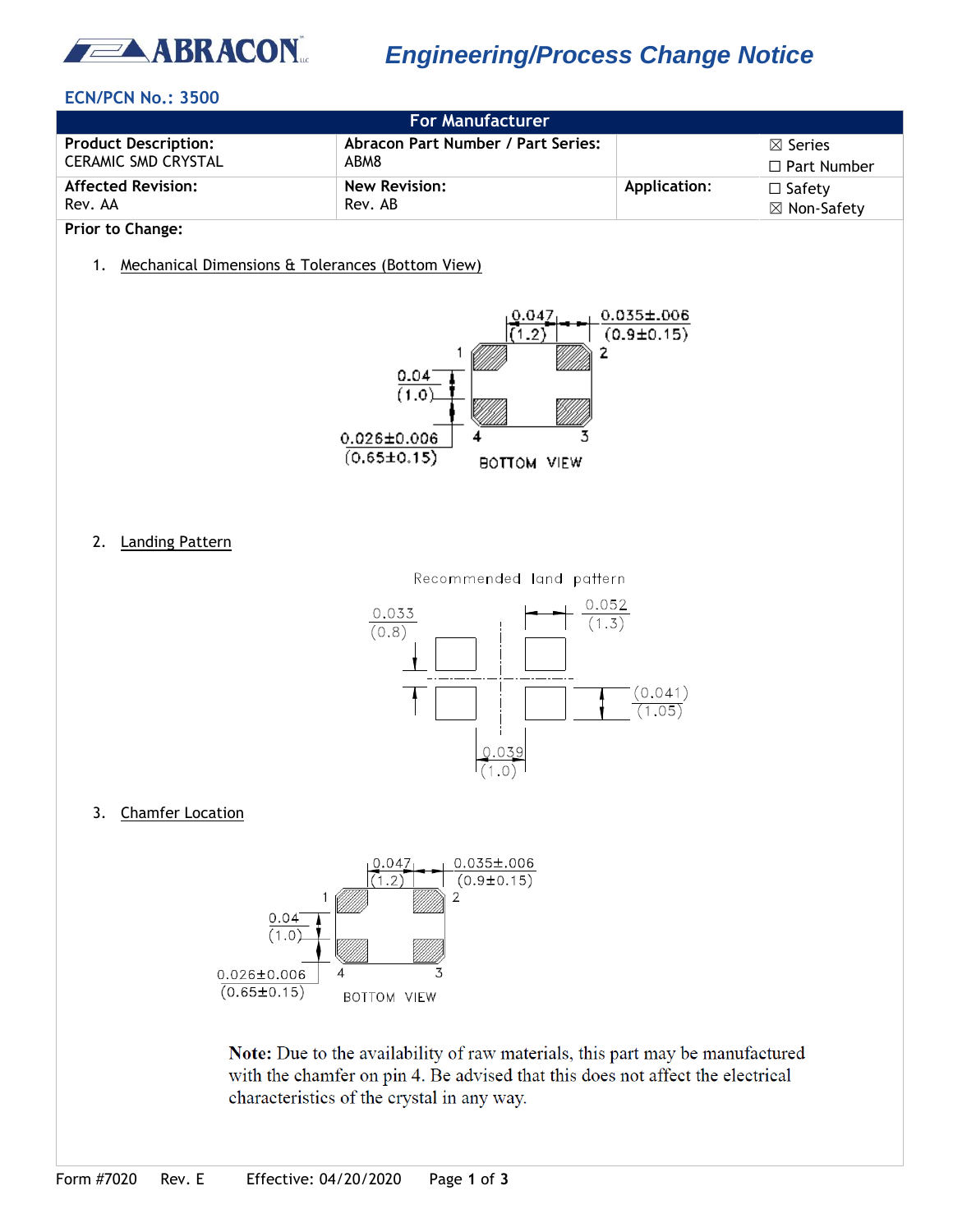**BRACON** 

### **After Change:**

1. Mechanical Dimensions & Tolerances (Bottom View)



2. Landing Pattern





3. Chamfer Location



#### Note:

Due to material availability, the chamfer could be located on pin #1, 3, or 4. Be advised that the chamfer location has no impact on the electrical performance of the device.